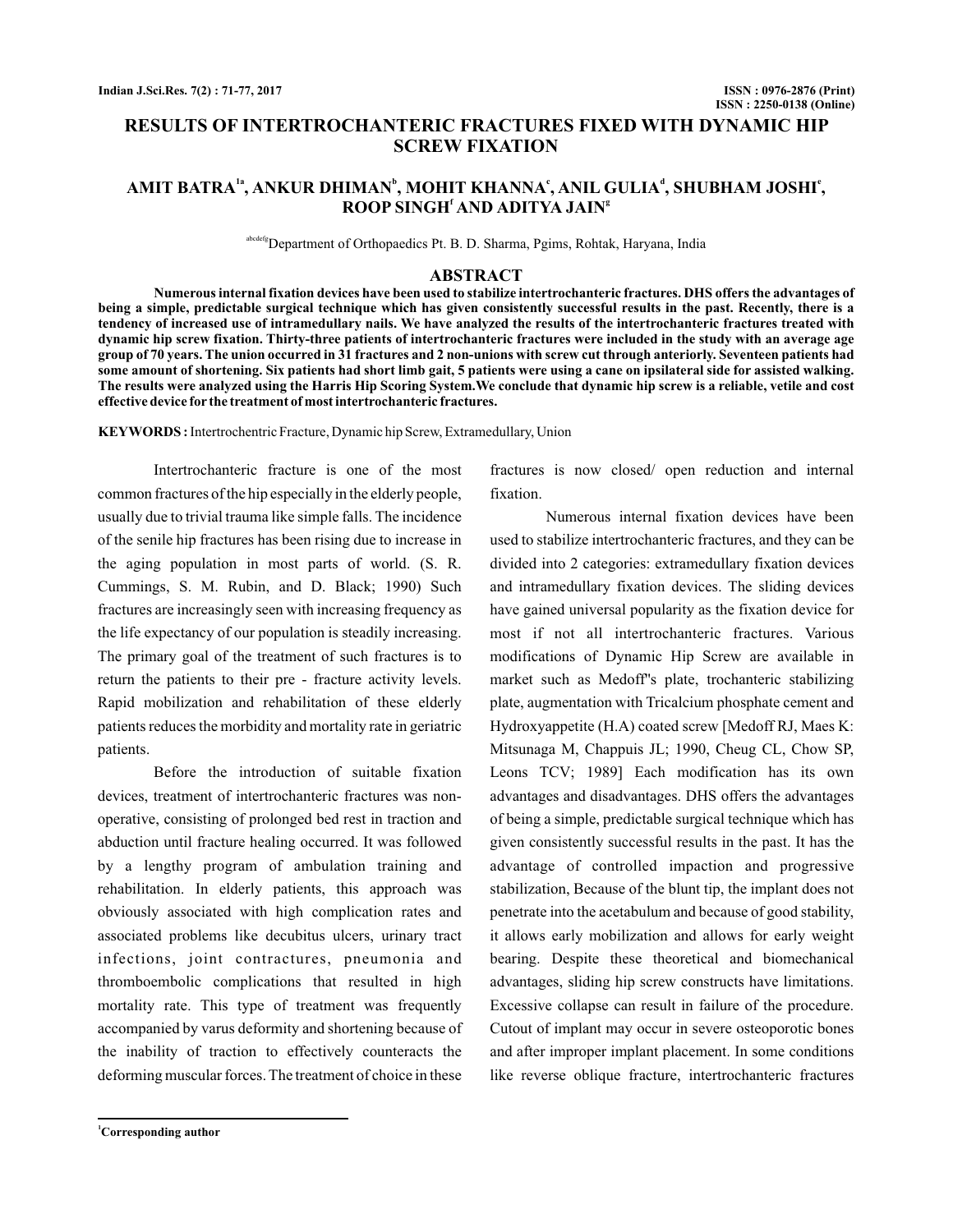with subtrochanteric extension, 3 part or 4 part unstable fractures intramedullary implants are thought to be more helpful than extramedullary implants. Recently, there is a tendency of increased use of intramedullary nails [Schumplik.W and Jansten P.M; 1995, Mathew DiPaolo BA, S Robert Rozbruch, Helfet D. C., 2004). Intramedullary Sliding Hip Screw devices (Gamma nail) have recently been developed for stabilization of pertrochanteric fractures. These devices combine the properties of a sliding hip screw with a locked intramedullary nail. Proximal femoral nail (PFN) is recent advance in intramedullary implants in pertrochentric fractures. It has advantage of more stable fixation and prevention of rotational deformity but it is a demanding procedure. Thigh pain is another problem associated with intramedullary procedures and it carries risk for femoral shaft fracture at the nail tip and the insertion sites of the distal locking screws (Atrengart L, Tornkvist H, Fornander P, Thorngren KG, Passanen L, Lindgren VA; 2002, Docquiet PL, Manche E, Actrique JC, Genletb. B; jan 2002).Although the results of PFN and DHS in treatment of intertrochanteric fractures have been reported, the results and conclusions are not consistent (Zhao C, Liu D-Y, Guo J-J., 2009). In present study, we have analyzed the results of the intertrochanteric fractures treated with dynamic hip screw fixation.

### **MATERIALSAND METHODS**

Thirty five patients with intertrochanteric fractures treated with DHS fixation were selected for the study, of which 2 patients of over 70 years expired after the 6 months post operatively. Hence the total number of patients included in the study was 33 patients. (Table 1) The follow up period ranged from 7 months to 2 1/2 years. Compound fractures, pathological fractures and fractures in children were not included in the study.

All of the patients were put on skeletal traction on admission and were investigated for anaesthetic fitness. Average time interval between admission and surgery was 8.5 days (range 7 20 days). Patients were positioned supine on a fracture table or conventional table. Skin incision was made from about 1 inch below the tip of the greater

| <b>Categories</b>  | <b>Variables</b>       | <b>Number of Patients</b> | <b>Total</b> |
|--------------------|------------------------|---------------------------|--------------|
| AGE (yrs)          | <60                    | 2                         |              |
|                    | 60-70                  | 16                        | 33           |
|                    | 70-80                  | 12                        |              |
|                    | 80-90                  | 3                         |              |
| Sex                | Male                   | 13                        | 33           |
|                    | Female                 | 20                        |              |
| Mode of injury     | <b>RTA</b>             | 3                         | 33           |
|                    | Trivial violence       | 30                        |              |
| Side of injury     | Right                  | 21                        | 33           |
|                    | Left                   | 12                        |              |
| Boyd and griffin   | Type 1                 | 3                         | 33           |
| classification     | Type 2                 | 15                        |              |
|                    | Type 3                 | 7                         |              |
|                    | Type 4                 | 8                         |              |
| Associated injury  | Colle's fracture       | $\overline{2}$            | 33           |
|                    | No associated injuries | 31                        |              |
| Associated medical | Diabetes mellitus      | 16                        | 33           |
| problems           | Hypertension           | 12                        |              |
|                    | Ischemic heart disease | 4                         |              |
|                    | None                   | 1                         |              |

|  |  |  |  |  | Table 1 : Data of Patients Included in Study |  |  |
|--|--|--|--|--|----------------------------------------------|--|--|
|--|--|--|--|--|----------------------------------------------|--|--|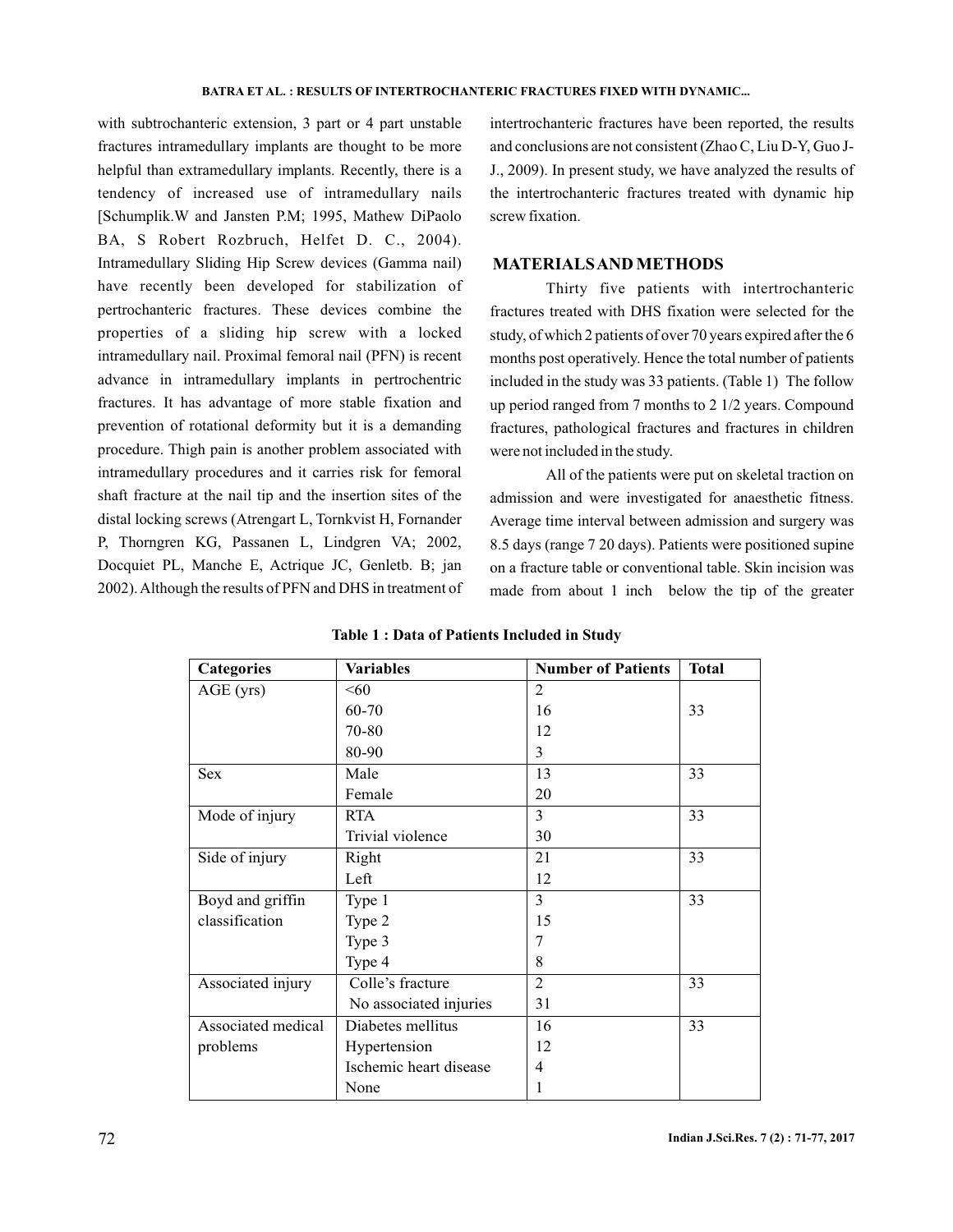trochanter extending down the shaft of the femur for about 8 cm. Subcutaneous fat and underlying deep fascia was incised and fibers of vastus lateralis were split along its line of fibers and retracted. The guide wire was inserted from the level of tip of the lesser trochanter towards the apex of the femoral head. A careful and conscious effort was made to place the tip of the wire in center of the head in anteroposterior and lateral views or in the posterior and inferior quadrant of the head. Central or posterior placement of wire was confirmed on the lateral view. Another parallel guide wire was inserted to provide temporary stability to the fracture. Once the guide wire was inserted, the requisite lag screw length was determined, the guide wire was advanced to additional 5 mm into the subchondral bone, reamed with triple reamer and then the tapping was done. The lag screw was inserted into the reamed hole up to the subchondral bone and verified with image intensifier in both anteroposterior and lateral views. The insertion wrench, lag screw retaining rod and guide wires were removed. The plate clamp was used to secure the plate to the shaft and then traction released to allow impaction. Finally the plate was attached to the shaft of femur with 4.5 mm cortical screws. Compression screw was inserted in end to produce compression at fracture site. Patients were followed up at 1 month, 3 months and 6 months for assessment of union (radiologically and clinically) and then followed up annually. Callus present on all cortexes in both anteroposterior and lateral view with disappearance of fracture line were considered as the healed fracture and Loss of fixation, implant cut through, symptomatic joint penetration, non functional malunion or nonunion were considered as treatment failure.

#### **RESULTS**

Thirty-three patients of intertrochanteric fractures were included in the study with an average age group of 70 years. The average follow-up period was nine months and average duration of stay in the hospital of 13 days. The union occurred in 31 fractures and 2 non-unions with screw cut through anteriorly (Table 2). Seventeen patients had some amount of shortening with 11 patients having a shortening of 0-1 cm, 4 patients with 1-2 cm of shortening and 2 patients with >2 cm shortening. Six patients had short limb gait 5 patients were using a cane on ipsilateral side for assisted walking. Two patients with non-union developed coxa-vara with screw cut through and had to be reoperated with 120 degree double angled osteotomy blade plate with valgus osteotomy. The results were analyzed using the Harris Hip Scoring System and the patients were categorized according to the scores they attained as follows: excellent: 100-90, good: 89-80, fair: 79-70, poor: < 70. (Harris hip score; Harris WH; JBJS 1969).

### **DISCUSSION**

The dynamic hip screw with a side plate fixation remains the most common method of treating the intertrochanteric hip fractures. Conventional surgical technique of fracture reduction and fixation with DHS barrel plate and the lag screw has stood the test of time. Recently, the main goal of treatment is decrease analgesic requirement, cost and operating room time, early mobilization and decreased hospital stay. Although with the use of new implants these goals can be achieved easily but these implants are generally costly and the procedure is

| <b>Categories</b>         | <b>Variables</b> | <b>Number of Patients</b> |
|---------------------------|------------------|---------------------------|
| Rate of union             | Union            | 31                        |
|                           | Non-union        | 2                         |
| Shortening                | $0-1$ cm         | 11                        |
|                           | $1-2$ cm         | 4                         |
|                           | $>2$ cm          | 2                         |
| Harris hip scoring system | Excellent        | 18 (54.54%)               |
|                           | Good             | $8(24.24\%)$              |
|                           | Fair             | 5(15.15%)                 |
|                           | Poor             | $2(6.06\%)$               |

**Table 2 : Results of Dynamic Hip Screw Fixation in Intertrochentric Fractures**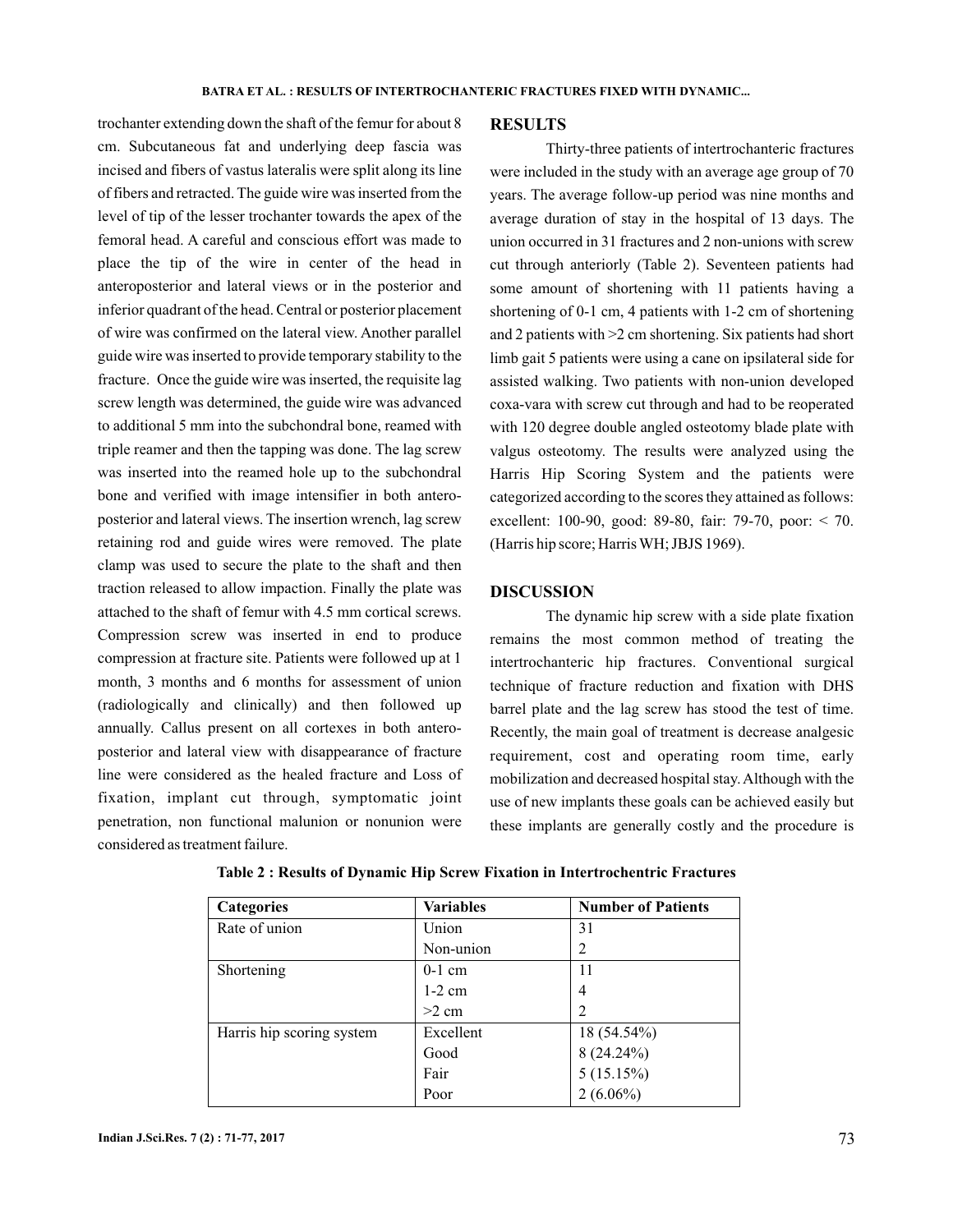



- **b) Immediate Post-operative X-ray of Intertrochantric Fracture Managed With Dynamic Hip Screw**
- **c) X-ray At 3 Month Follow-up**
- **d) X-ray At 6 Month Follow-up Showing Bridging Callus Formation**
- **e) X-ray At 1 Year Follow-up**

technically demanding. Cephalomedullary nails have been designed to realize these aims; however a meta-analysis of the published trials shows that some of these devices had a significantly increased risk of fracture of the femoral shaft and an increased re-operative rate (Hardy Dominique C. R., Descamps F.Y., Kraths P., 1998).

The varus collapse of the head and neck caused by lag screw cut-out or lateral protrusion is one of common post-operative complications that lead to surgical failure of treatment of intertrochanteric fractures. Lag screw cutthrough is thought to be caused either by improper lag screw placement in the anterior and/or superior quadrant of the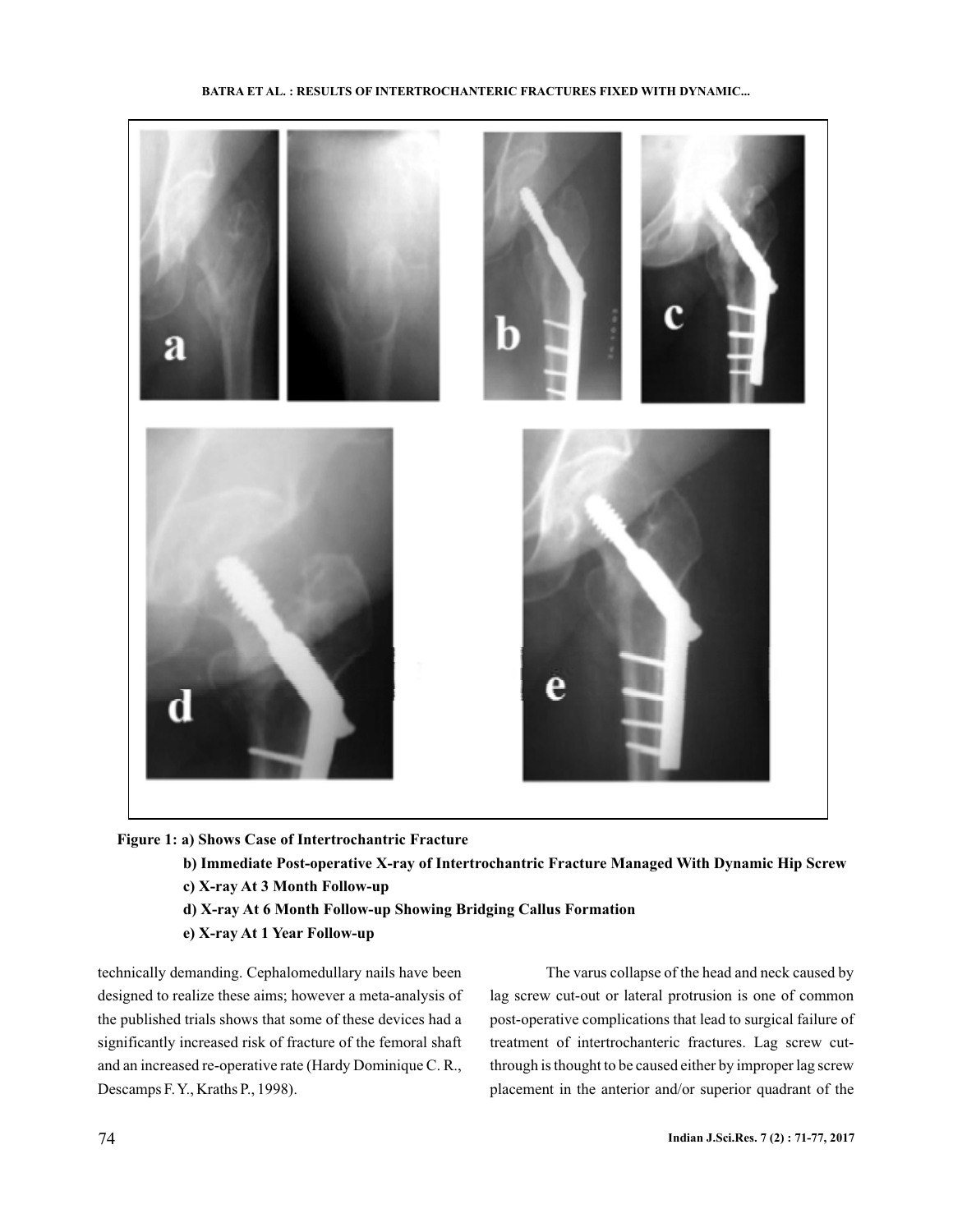

**Figure 2:**

- **B) A-P and lateral views of immediate post-operative x-rays**
- **C) A-P and lateral views of x-rays at 3 month follow-up**
- **D) A-P and lateral views ofx-rays at 6 month follow-up**

head or by not placing the screw upto to the subchondral region of the head. [Baumgaertner M. R., Solberg B. D., 1997). Chatterjee et al. reported coxa vara in 3 cases due to cutting out of screw through head & neck of femur and also proximal migration of DHS with avascular changes of the femoral head in one case (Chaterjee et al., 1991). Heyse-Moore et al, retrospectively compared the results of 107 intertrochanteric fractures stabilized with a sliding hip screw to 103 fractures treated with a Jewett nail and concluded that the patients treated with sliding hip screw

had shorter hospitalization stays and a lower incidence of fixation failure (Heyse- moorel; 1983). Bannister et al, in a prospective randomized study of 155 intertrochanteric fractures stabilized using sliding hip screw and Jewett nail, found that fractures that fractures stabilized with sliding hip screw had a significantly lower risk of mechanical failure and a lower incidence of revision surgery (Barrister G; 1990). Jacobs et al reported on a series of 173 intertrochanteric fractures treated with internal fixation, 72 with a Jewett nail and 101 with a Sliding Hip Screw (Jacobs;

**A) Shows another case of intertrochantric fracture**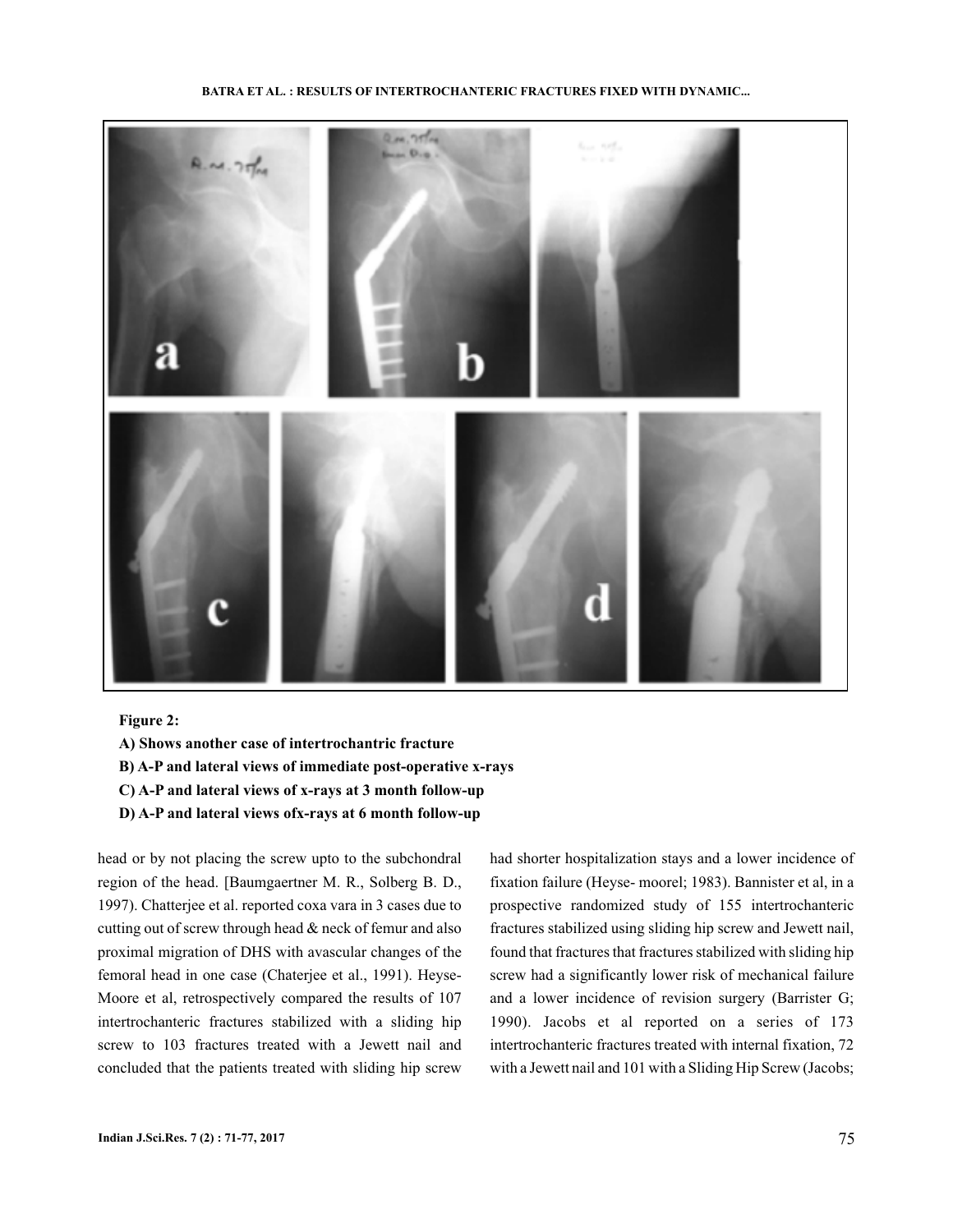1976). Treatment failure occurred in 25% of fractures stabilized with a Jewett nail and in 6% of fractures stabilized using a Sliding Hip Screw. Leung et al., reported on a prospective series of 186 peritrochanteric fractures stabilized with either a Gamma nail or Sliding Hip Screw. Gamma nails were inserted in a significantly shorter operative time using a smaller incision and were associated with a smaller estimated blood loss. There was, however, no significant difference between the two groups with regard to post-operative mobility or hip function at follow-up. A higher number of intraoperative complications occurred in fractures stabilized with a Gamma nail (Leung K. S., 1992). Baumgartner et. al, reported on a series of 131 patients ( 135 fractures) who sustained an intertrochanteric fracture and were randomly assigned to treatment with either a Sliding hip Screw or an Intramedullary Hip Screw (IMHS) device. In patients with unstable intertrochanteric fractures, the intramedullary device was associated with significantly less surgical time and blood loss. Intraoperative complications occurred exclusively in the Intramedullary Hip Screw group. At latest follow-up, there was no difference in the percentage of functional recovery between the two fixation groups (Baungaertner M; 1998). Hardy et al performed a prospective, randomized study comparing use of a Sliding Hip Screw to use of an Intramedullary Hip Screw ( IMHS ) for stabilization of 100 intertrochanteric fractures in patients age 60 years or older. The in-hospital and 6-month mortality rates were similar between the two treatment groups. The intramedullary hip screw was associated with significantly less screw sliding and limb shortening than the Sliding Hip Screw, particularly when used to stabilize unstable fracture patterns. Based on the results of this study, it was concluded that routine use of the Intramedullary Hip Screw could not be recommended for stabilization of intertrochanteric hip fractures (Hardy; 1998). Our results are comparable to the other studies and shows that DHS gives good biomechanical stability, is not much technically demanding, can be easily done on conventional table also and is quite cost effective as compared to the other commonly available implants.

We conclude that dynamic hip screw is a reliable, versatile and cost effective device for the treatment of most intertrochanteric fractures.

### **REFERENCES**

- Atrengart L., Tornkvist H., Fornander P., Thorngren K. G., Passanen L., Lindgren V. A., 2002. Randomized study of the compression hip screws and gamma nail in 426 fractures Clin. Orthop; **401**: 209-211
- Barrister G., 1990. The fixation and prognosis of throchanteric fractures; A Randomized prospective control trial; Clin orthop; 254: 242-46
- Baumgaertner M. R., Solberg B. D., 1997.Awareness of tipapex distance reduces failure of fixation of trochanteric fractures of the hip. J Bone Joint Surg Br; **79**: 969-71.
- Baungaertner M; 1998. Intramedullary vs Extramedullary fixation for treatment of intertrochantric hip fracture; Clin orthop; 348:87-94.
- Chaterjee N. D., Bhattacharya G., Bhattacharya T., July 1991. Dynamic hip screw and sliding plate for trochanteric fractures of femur; Review, 34:3.
- Cheug C. L., Chow S. P., Leons TCV, 1989. Long term results and complications of cement augmentation in the treatment of unstable trochanteric fractures. Injury 134.
- Docquiet P. L., Manche E., Actrique J. C., Genletb. B., 2002. Complications associated with gamma nailing; A review of 439 cases; Acta Orthop Belg; 68(3): 251-7.
- Hardy Dominique CR, Descamps FY, Kraths P., 1998. Use of an intramedullary hip screw compared with a compression with a plate for intertrochanteric femoral fractures.Aprospective randomized study of 100 patients. J Bone and Joint Surgery (A), 80 : 618-630.
- Hardy, 1998. Use of an intramedullary hip screw compared with a compression hip screw with a plate for intertrochanteric femoral fractures JBJS; 80-A; 618-30.

Harris hip score, Harris W. H., JBJS, 1969, 51:1.

## **CONCLUSION**